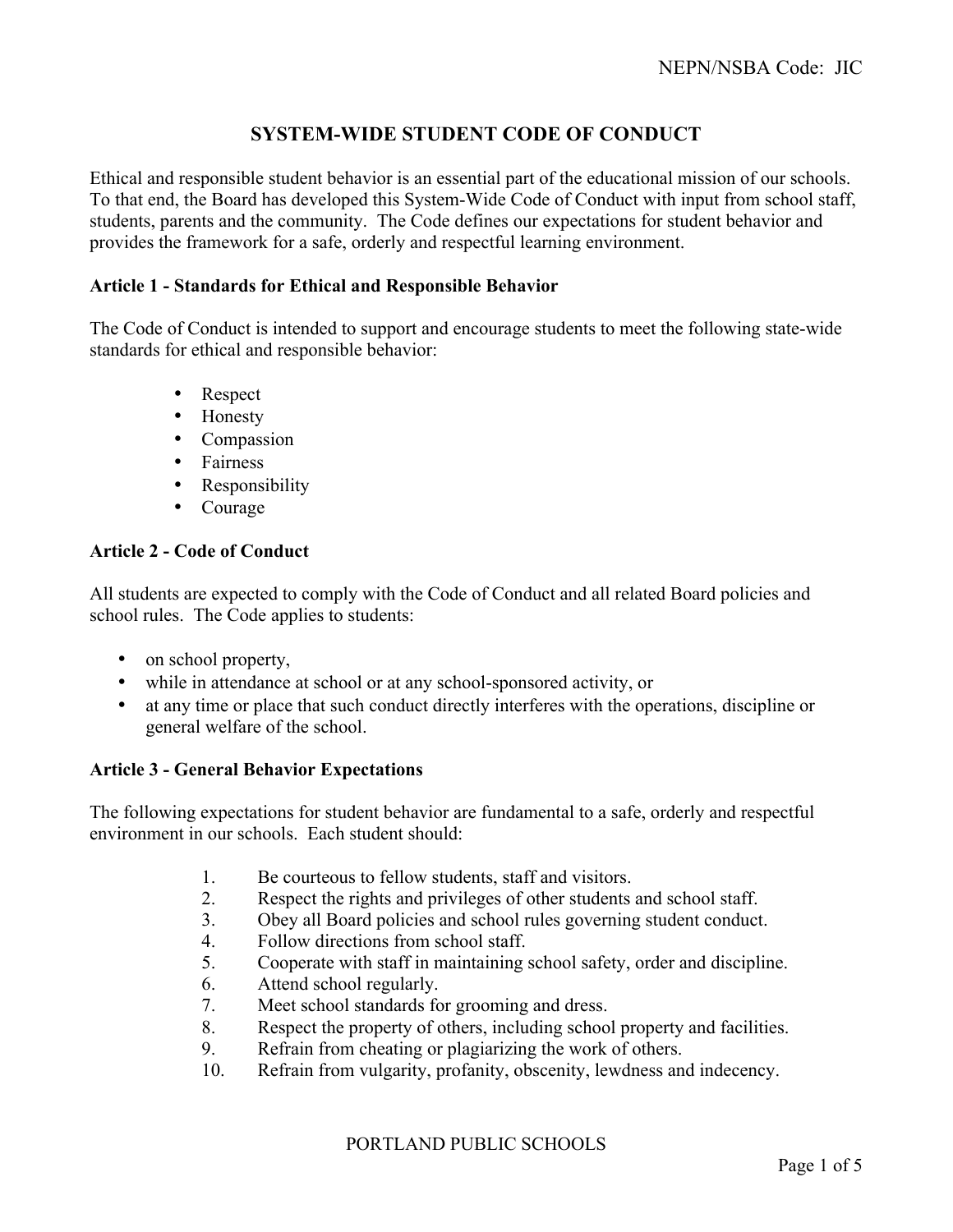### **Article 4 – Discipline**

Violations of the Code of Conduct may result in positive and restorative interventions and/or disciplinary action. Administrators have the discretion to tailor discipline to the facts and circumstances of the particular case. Consequences will range from a verbal warning for minor misconduct up to and including expulsion for the most serious offenses. Behavior that also violates the law may be referred to law enforcement authorities.

> *See policies: JK – Student Discipline JKB – Detention of Students JKD – Suspension of Students JKE – Expulsion of Students*

#### **Article 5- Expectations**

The following is a summary of the school unit's expectations for student behavior. In many cases, the Board has adopted policies that address these expectations in greater detail. Students, parents and others should refer to the policies and student handbooks for more information about the expectations and consequences. In case of an inconsistency between this Code of Conduct, Board policies and/or school handbooks, Board policies will prevail.

#### **A. Violence and Threats**

Students shall not engage in violent or threatening behavior. Prohibited behavior includes fighting, assault and/or battery, taking hostages, threats to commit violence against persons or property, or threats, intimidation, or harassment. Violations may result in disciplinary action up to and including expulsion.

> *See policies: JICIA – Weapons, Violence and School Safety JICIB – Bomb Threats*

#### **B. Weapons**

Students shall not possess or use weapons of any kind (examples include but are not limited to firearms, explosives and knives). Students also shall not use any object, although not necessarily designed to be a weapon, to inflict bodily harm and/or to threaten, intimidate, coerce or harass another person (examples include but are not limited to bats, lighters, tools and toy weapons). Firearms violations will result in expulsion in accordance with state and federal statutes; other weapons violations may result in disciplinary action up to and including expulsion.

*See policy JICIA – Weapons, Violence and School Safety*

# **C. Hazing**

PORTLAND PUBLIC SCHOOLS Hazing is prohibited. Maine law defines injurious hazing as "any action or situation, including harassing behavior, that recklessly or intentionally endangers the mental or physical health of any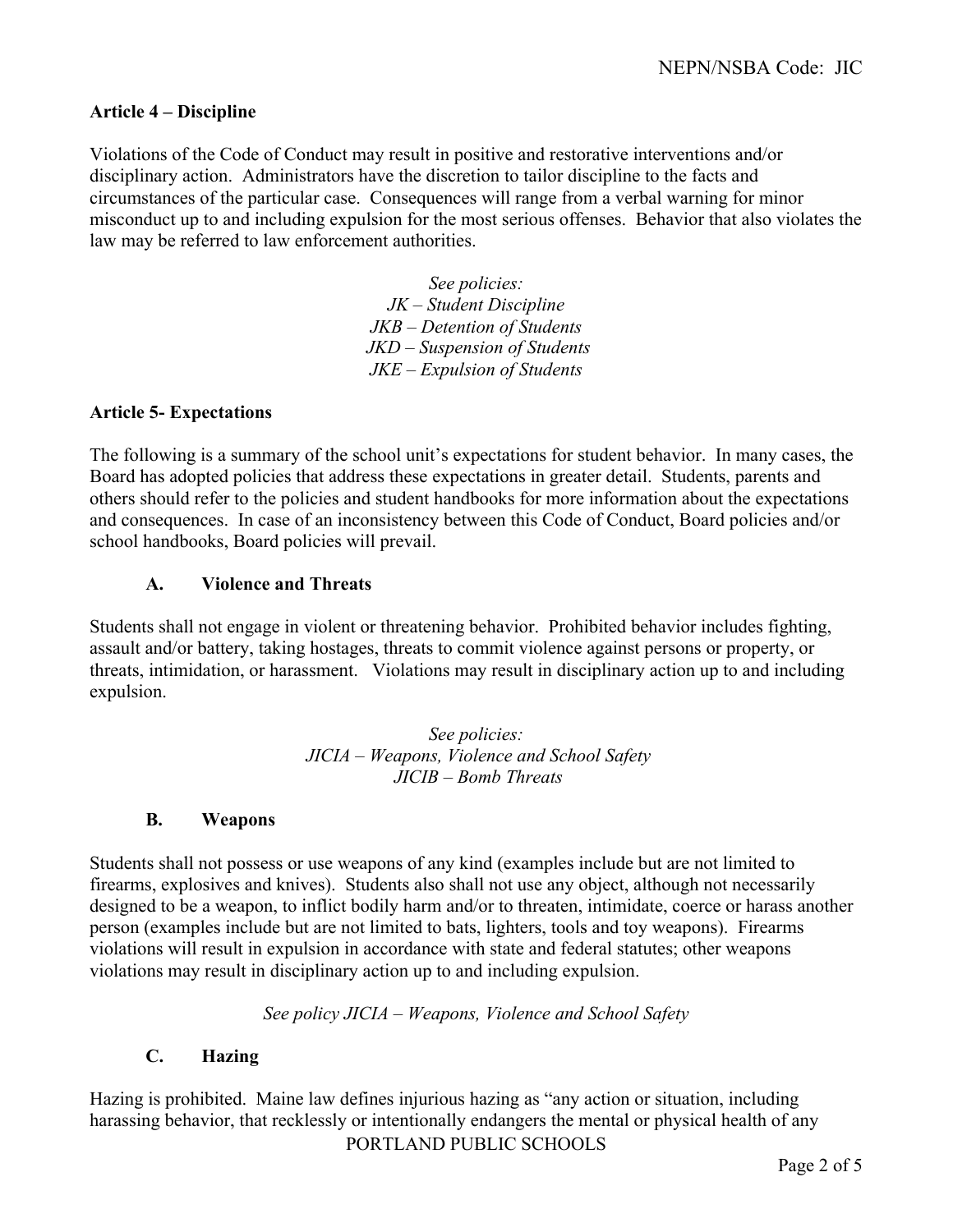school personnel or a student enrolled in a public school." No student shall plan, encourage, or engage in such activities in connection with any school program or activity, including extracurricular, cocurricular and athletic activities. Students who engage in hazing activities are subject to suspension, expulsion and/or other appropriate disciplinary measures.

# *See policy ACAD – Hazing*

# **D. Discrimination and Harassment/Sexual Harassment**

Students should not discriminate against other students on the basis of race, color, sex, religion, ancestry, national origin or disability. Nor should students harass one another on the basis of race, color, sex, sexual orientation, religion, ancestry, or national origin or disability. Sexual harassment is also prohibited. Harassment is grounds for disciplinary action up to and including expulsion.

# *See policies:*

#### *AC – Nondiscrimination ACAA – Harassment and Sexual Harassment of Students*

# **E. Bullying and Cyberbullying**

Bullying includes, but is not limited to, a written, oral or electronic expression or a physical act or gesture or any combination thereof directed at a student or students that:

(1) Has, or a reasonable person would expect it to have, the effect of: (a) Physically harming a student or damaging a student's property; or (b) Placing a student in reasonable fear of physical harm or damage to the student's property;

(2) Interferes with the rights of a student by: (a) Creating an intimidating or hostile educational environment for the student; or (b) Interfering with the student's academic performance or ability to participate in or benefit from the services, activities or privileges provided by a school; or (3) Is based on specified actual or perceived characteristics or association with persons with these actual or perceived characteristics.

Bullying and cyberbullying is grounds for disciplinary action up to and including expulsion.

# *See policy JICK – Bullying and Cyberbullying*

# **F. Drug and Alcohol Use**

Students shall not distribute, possess, use or be under the influence of any alcoholic beverage, drug, look-alike substance, or other prohibited materials and/or substances as described in Board policy. Violations may result in disciplinary action up to and including expulsion from school.

*See policy JICH – Drug and Alcohol Use by Students*

# **G. Tobacco Use**

Students shall not smoke, use, possess, sell, or distribute any tobacco products. Violations of this policy may result in disciplinary action up to and including suspension from school.

*See policy ADC – Tobacco Use and Possession*

PORTLAND PUBLIC SCHOOLS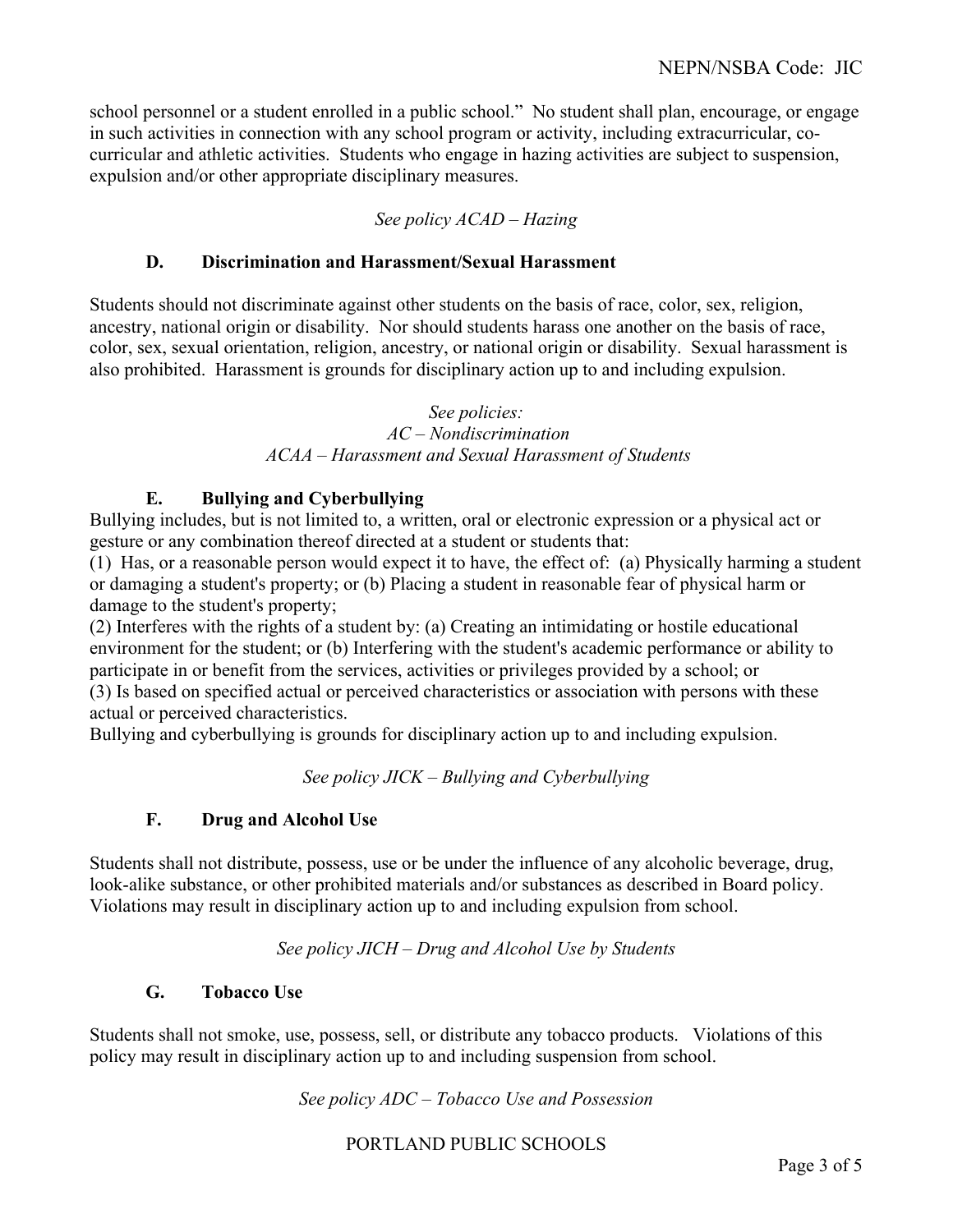# **H. Conduct on School Buses**

Students must comply with all Board policies and school rules while on school buses. Students who violate these policies and rules on a school bus may have their riding privileges suspended or revoked, and may also be subject to additional disciplinary action, up to and including expulsion, depending upon the particular violation.

*See policy JICC – Student Conduct on School Buses*

# **I. Computer/Internet Use**

Students may use school computers, networks and Internet services only for educational purposes and other purposes authorized by the school unit. Students shall comply with all policies and rules governing acceptable use. Unacceptable use may result in use restrictions, suspension or cancellation of computer privileges as well as additional disciplinary and/or legal action.

*See policy IJNDB – Student Computer and Internet Use*

# **J. Co-Curricular Code of Conduct**

Students must follow all Board policies and school rules while participating in athletics and extracurricular activities. In addition, a separate Code of Conduct has been developed governing the behavior of students participating in these activities. Students who violate the Co-Curricular Code of Conduct may be subject to suspension or removal from the team/activity as well as additional disciplinary action under applicable Board policies and/or school rules.

*See policy JJIC – Co-Curricular Code of Conduct*

# **Article 6 - Removal of Disruptive/Violent/Threatening Students**

- 1. Students who are disruptive, violent or threatening death or bodily harm to others may be removed from classrooms, school buses or other school property when necessary to maintain order and safety. The staff member who orders the student removed should arrange to have the student escorted to the office or other designated location.
- 2. If a student does not comply with a staff member's order to leave, the staff member will contact an administrator, or, if not available, another suitable person, who shall respond promptly.
- 3. The responding administrator will take appropriate action.
- 4. Any use of physical restraint or seclusion of students must comply with applicable regulations and Board policy.

PORTLAND PUBLIC SCHOOLS *See 20-A MRS § 4009 – Protection from Liability See Comprehensive Emergency Management Plan See MDOE Rule Chapter 33 – Physical Restraint and Seclusion of Students See JKAA/JKAA-R – Physical Restraint and Seclusion of Students*